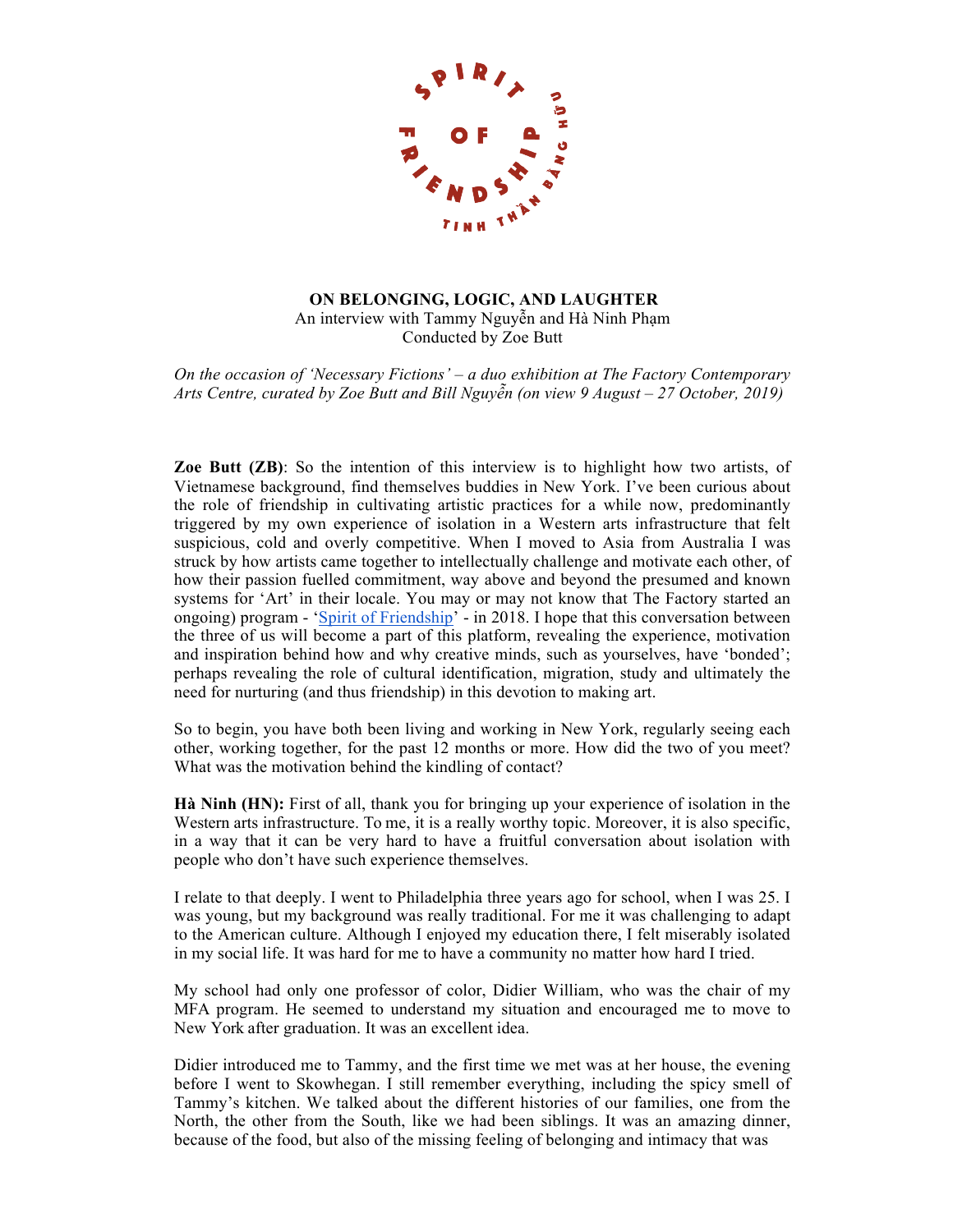recovered in me immediately. I took that feeling for granted when I was in Vietnam. Only from my experience of isolation can I recognize and understand itspecifically.

**Tammy Nguyễn (TN):** As Hà Ninh said, he had only one professor of color Didier William, who happens to be a dear friend. Didier had told me about his Vietnamese student Hà Ninh from time to time, and upon Hà Ninh's graduation, Didier put us in touch. I think after that Hà Ninh came over to my place in NYC where I made dinner- some kind of bún, maybe it was bún riêu-- he met some of my friends, and also my husband Davey. It was a lot of fun, and I was particularly excited to hang out with a Vietamese *painter* in New York. I am emphasizing *painter* because while Hà Ninh and I share many conversations about Vietnam, and Vietnam versus America etc., we have many conversations about form, mark-making, paper, which are conversations that I rarely have in Vietnamese, and within a Vietnamese context.

Months after our first interaction my publishing platform, 'Passenger Pigeon Press', was reviewing applications for our inaugural Open Call for collaborations and a solo exhibition. I took myself out of the first two phases of review and when I received the finalist files, the panelists had selected Hà Ninh as one of five of the very extraordinary artists. I interviewed all of the artists by phone and one reason I ended up picking Hà Ninh as the winner was because I was drawn to his answer to my question: *"What is a book?"* Hà Ninh said that a book was a logic system and therefore it also inherently possessed a moral or ethical code. I was so excited about this way of thinking about a book, it was refreshing, and also unfamiliar to me as I had never applied language like that to my relationship with books.

Soon after that, Hà Ninh moved to New York, and we frequently saw each other and he also became a huge help and important team member on various Passenger Pigeon Press projects.

**ZB:** Love it. I find the encounter of familiarity so intriguing, especially when we are craving it, for it can reveal heightened synergies - for example I think I can read between the lines that you both love food, that you both love painting, but you do also seem to share a love of the book! I am also hearing the impact of not being around much 'color' in a learning environment and I must admit that I share experience there too - my university days were around some very inspiring anthropologists (though all white and exploring the 'exotic' Pacific at the time). I found myself hiding in the library, scouring the shelves for the presence of my cultural ancestry and relevance to Australia (and finding it rather difficult to locate). It was my passion for history that got me through, even to this day. So on that note I wonder, how has painting and a consideration of its learning (for we do learn through books of course) - how would you argue your art as a kind of 'logic system'? Is it too far-fetched to consider it so? Did you both talk about this as a consequence of working together?

**TN:** I have never really thought of the term 'logic system'-- but after learning of Hà Ninh's work, I was interested in it as a way of thinking about rules and laws, and as you expand on that you can go from rules to law to government to countries and to cultures, onward. I don't recall talking about this as directly related to our work... but over the course of the year, I think that many of our conversations have been about *"what is Vientamese", "what is Northern Vietnamese"* and *"what is American"*. We have talked about customs, language, *"how to do things"*-- and sometimes I think we have misunderstood each other because we are indeed from two different logic systems. Nonetheless, these kinds of glitches are what make our friendship pretty entertaining... in hindsight. He's kind of become my little brother who asks a lot of questions.

As far as thinking about logic systems in art, I think that I would consider my practice as a world-building process — which inherently implies a logic system. I usually start my bodies of work by expanding on a story or a small analogy. For example, in the body of work for this show, 'Necessary Fictions', I started by thinking about green colonialism, a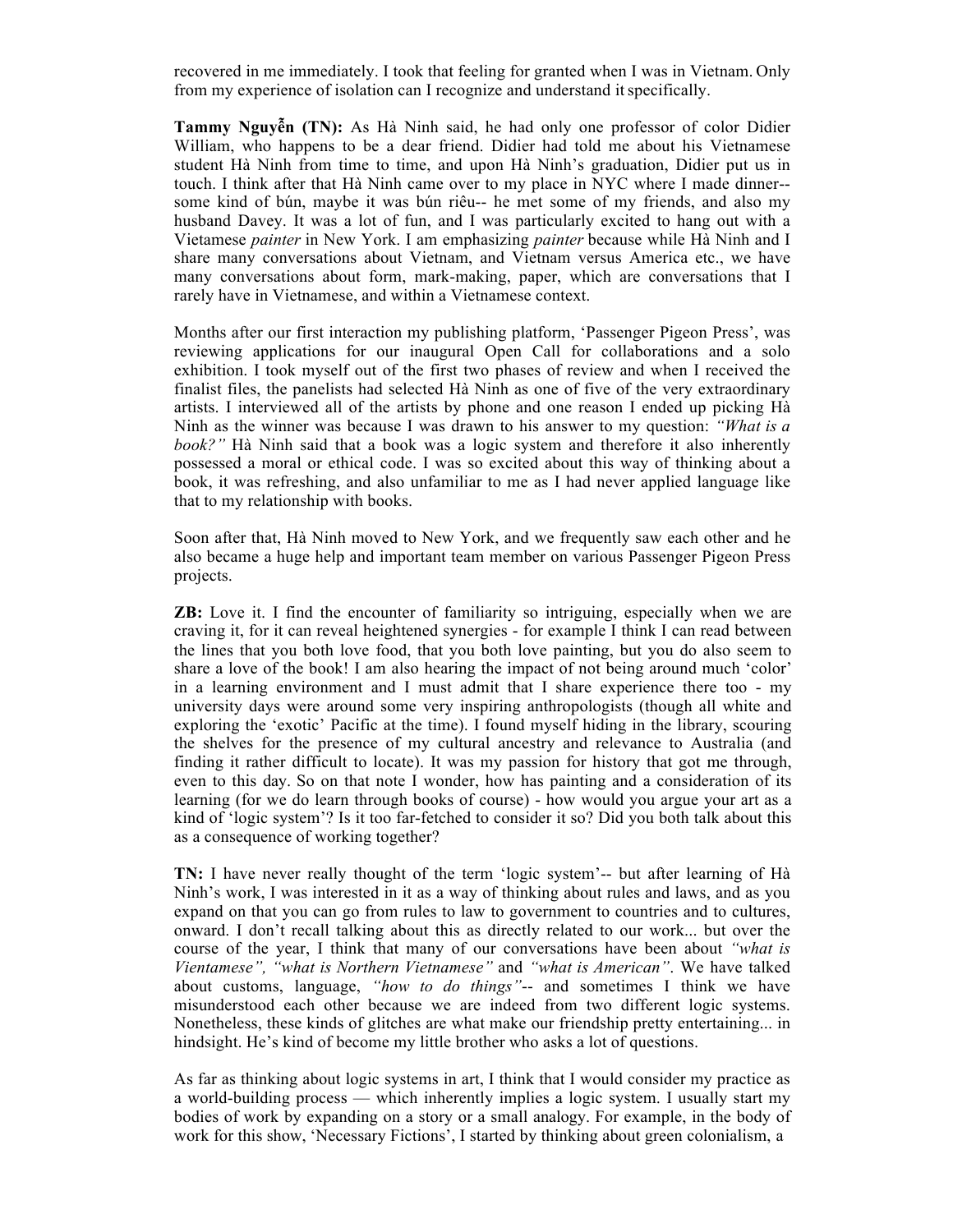concept/process wherein plants are brought to a new place for a multitude of reasons, but those plants in turn take over the landscape... This has long fascinated me. I grew up in San Francisco where folks who were part of the Gold Rush imported the Eucalyptus tree – originally from Australia – to help with the production of wood. The tree itself grows very quickly, and the Gold Diggers thought that it could produce wood for building. However, once the tree grew and grew, the wood was realized to be very brittle and totally unsuitable for building. By then though, the tree had integrated into the landscape of San Francisco. As a young girl in San Francisco, I loved these trees, they are so big, they look like guardians, and they smell amazing. I couldn't imagine San Francisco without them, and this joy, collapsed with the knowledge that this tree took over the indigenous landscape, is confusing.

From this point of tension, I went out and looked for mythologies about love and multiplying. In the story of 'Echo and Narcissus', Echo is cursed to become nothing but a voice that echoes the last words that she hears. She falls in love with Narcissus, and can only express her love by repeating him. Narcissus is loved by all, and mostly, loved by himself. He falls in love with his own reflection that he sees in a pond and can't understand why he cannot get closer to his own image, until one day, he falls into the pond and into his own demise — sprouting into clumps of daffodils. I think that this mythology is related to the story I just told you about the San Francisco eucalyptus tree — it was man falling in love with his dream, chasing his ambitions, chasing an image that he created himself, that led to the demise of the landscape, and now – with climate change – our planet.

As imagery, my paintings use a lot of repetition: seeds are eyes (but it's literally the same shape casted in different spaces); skin is land (but because of composition it is read as skin or as land sharing the same color, textures). I suppose this is a logic system.

**HN:** Wow! The more we talk, the more I realize that we share a lot of experiences and interests!

I don't know if my art practice itself can be considered as a logic system by definition, but I think in my life I have always been dealing with some sort of logic systems. I think we all do. I am just particularly sensitive to them and let them come into my art.

An example of such logic systems is the book format. Indeed, a book has a cover that covers everything said in the book, literally and figuratively. Then it has a table of contents which presents a strict hierarchy of sections and chapters. This hierarchy runs all the way down to the order of pages, then the paragraphs and finally to the composition of each sentence. This is why a book is always a system with strict underlying principles, no matter what content it delivers.

Furthermore, I think a logic system can be an ethical system, in a way that it does not only employ certain rules, but also guides certain behavior. The system distinguishes what is considered correct from what is considered incorrect. The book format has a strong ethical dimension because it affirms the correct way for knowledge to be delivered. It suggests what you should do: follow the book hierarchy, read from left to right, page by page, word after word. If you fail to respect these rules then you may risk your chance of having the correct knowledge.

This way of thinking about the format of a book, of course, can be applied to other things as well, like cooking or painting. These activities can be also reluctantly considered as logic systems if we really want to. But for me the main difference is that, although the book format is strictly specific, it seems to be timelessly official, remaining remarkably unchanged over time. As we can see in a library, books from different eras don't look that much different, and this is why a library looks totally different from an art museum. As artists we question the format of art itself all the time. In our collaboration, Tammy and I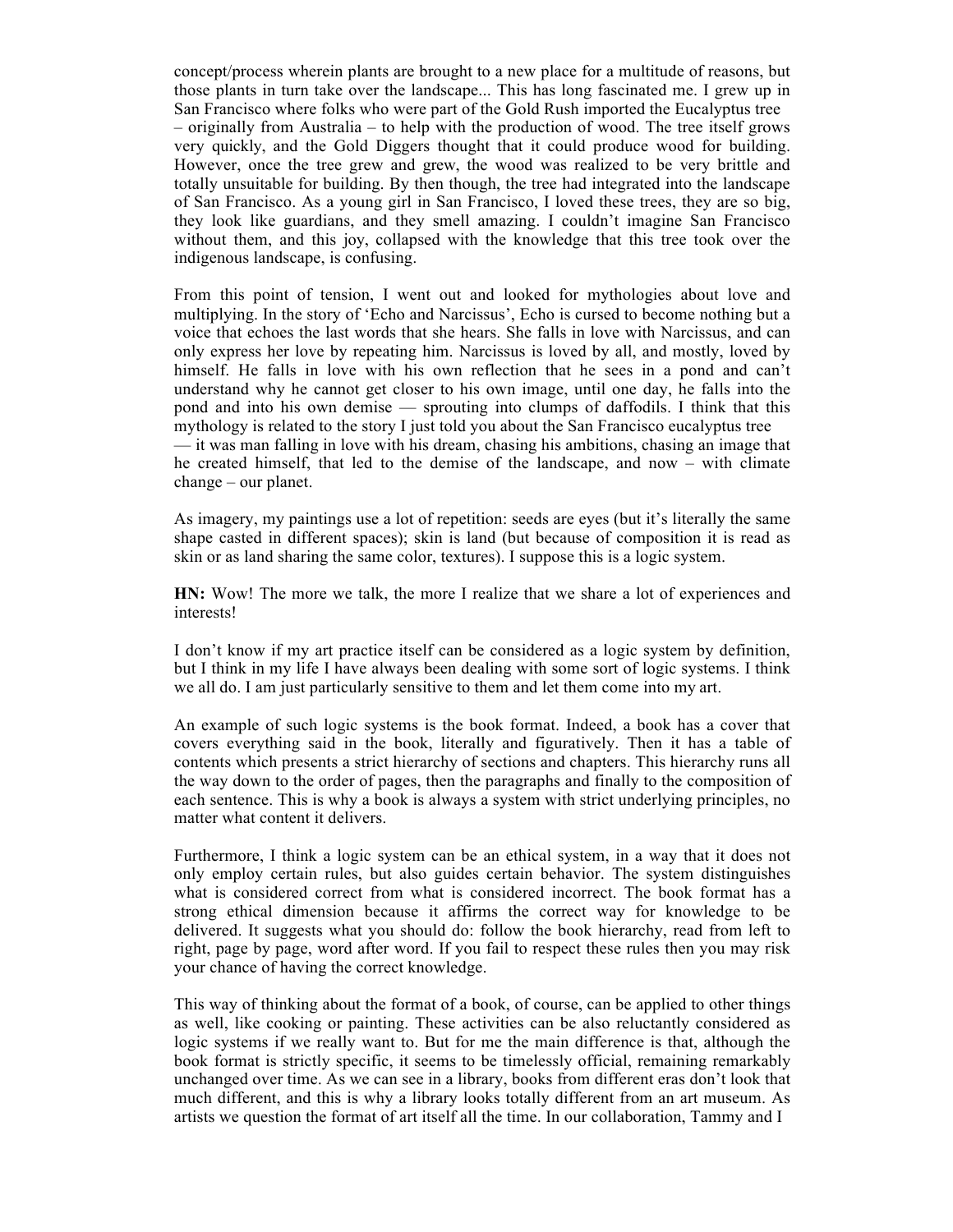want to bring this exact attitude to the making of our art book, so we started to play with the format of the collaboration.

We designed the book to have multiple ways of reading and turning pages. The page order can be read differently according to how you fold the book, and no matter how much you flip the book, it can still form some sort of meaningful information. It is an unconventional way of reading for anyone, from any culture.

I want to say that by doing this I personally don't think much about criticizing the conventional book format. I just want to fulfill my curiosity of remaking some things in the world new and fresh again. I enjoy this feeling of genesis and want to share it with people.

I do feel like a lot of things in this world are not really made for me, and I share with Zoe the feeling of belonging by having books around. I collect a lot of books on very different topics, many of which I have not read, and maybe never will. But they give me a strange feeling of 'being home,' like I can know what is going on, I am not being left behind, or getting lost as insignificant in this world. I feel that it is really similar to my practice of map-making in that way, like I want to learn about the positions of different systems without worrying too much about trusting any of them.

**ZB:** I can hear learning through a study of past narrative, a learning via a study of systems, and an ethical learning anchored in trust (this trust between the two of you, but also with your relationship with your own practice – and I do think that it is the artist's relationship to practice that grounds an artist's success). But what particularly strikes me is how both of you discuss 'logic' without at all mentioning the word 'history', for me at least, when I look at both of your practices, you are both mining the logic of history – peeling away stereotypes; revealing the irony within myth; usurping the recording of symbols; distorting the picturing of space surrounding the past – and it is this disruption of 'logic' that I think exactly what artists of 'color' are most attuned to (for their cultural and social histories are dotted with the trauma of being subjected to foreign control). The shared love of the 'object' of history – i.e. the book – is a pertinent juncture between you both, a mechanism of popular familiarity that I think embraces the experimental and imaginative quality of both of your methodologies (Tammy with a constant referencing of literature, of a textual research of human fallibility; Hà Ninh with the picturing of navigation, of the cartography of human habitat and the imprint of its psychological behavior). Both of your approaches to 'making' involves the practice of drawing, of the absorption of paper; and yet you both also challenge the 'logic' of these mediums, near refusing its fragility by your chosen methods of display. How do you both discuss paper and your individual experimentation? Can you share a little about the processes of display for your works in our exhibition 'Necessary Fictions'?

**HN:** That is a great observation. I feel like, in my practice, there seems to be an incompatibility between the reason why I do the work I do, which is probably my particular political, historical, and social circumstances in the world; and the concepts that move my practice forward, which are somewhat of an idealist and timeless belief.

I am personally torn apart by these two fundamentally incompatible worldviews. In 'My Land', I visualize the former as the Pink Army and the latter as the Yellow Army. These two colors of different temperatures compete for the [Wax Fortress] at B5 in the [mothermap]*.* By using this type of narration, I can be an observer and distance myself from resolving that conflict. This position of not seeing the world as *"it must be black or white"* makes my life healthier to be honest, and I deserve it.

In my life, I have come across countless situations that were unfair, even unjust sometimes. The anger of being subjected to foreign judgments has always been in the deepest part of my heart. But I think my art doesn't always have to be revenge. As an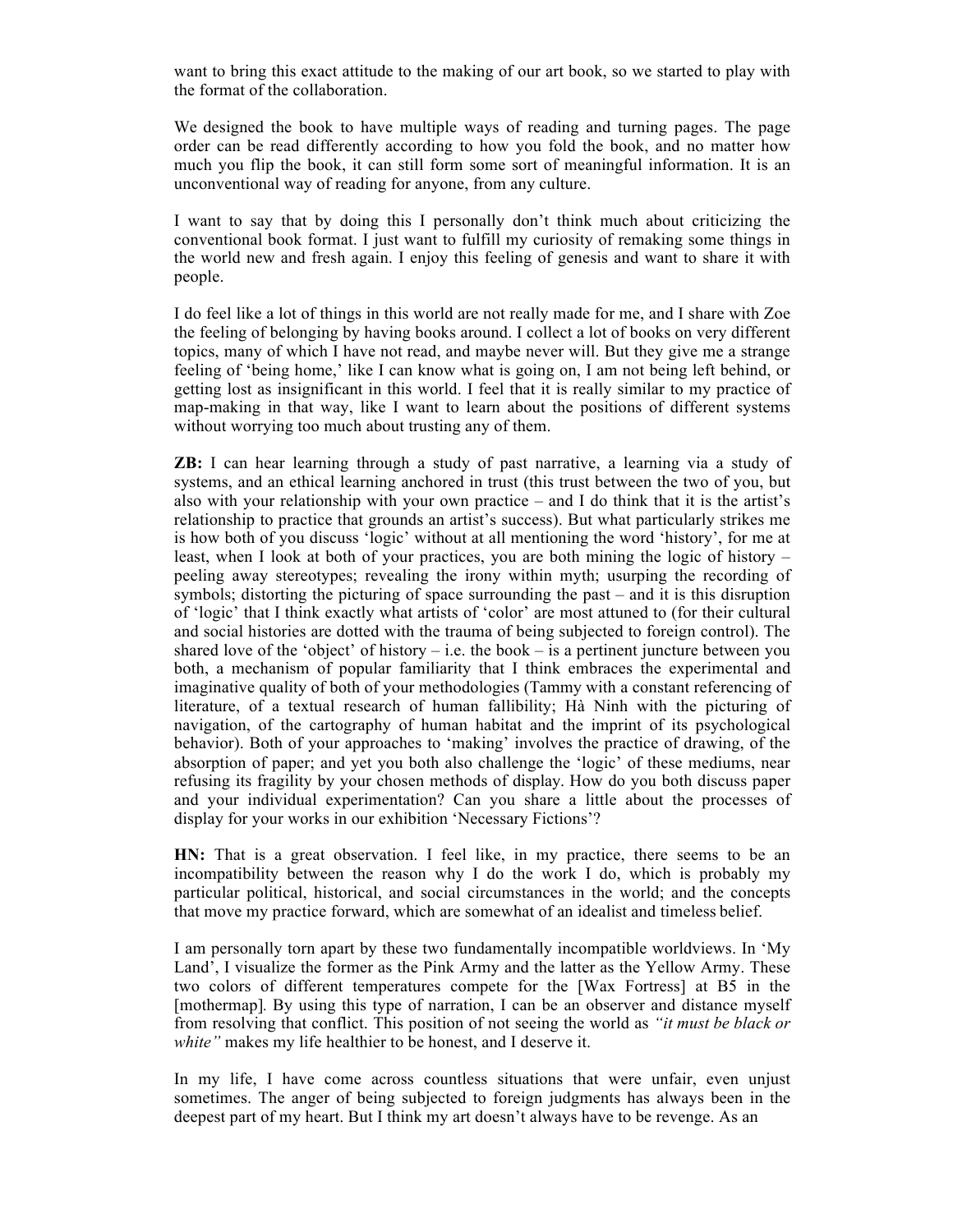artist, I want to make room for the different things I bring to the world, and forgiveness is one of them.

And paper is indeed a forgiving medium. You can do many things, such as erasing, cutting, folding, or adding more paper. Obviously, for an indecisive person like me, this is more than great! I usually display my drawings on paper in a fairly conventional way, mostly because of pragmatic reasons. However, in 'Necessary Fictions', Tammy and I have an amazing space and great support from the exhibition team at The Factory. This has led to the decision to place the paintings in the central part of the space, on separated walls 'rising' from the ground if you will, on both faces of each wall, in opposing directions. I hope the syncopation with Tammy's works creates an interesting psychological experience in 'Necessary Fictions'.

**TN:** I do not think that I am challenging the 'logic' of paper – rather, I am totally obeying it, even honoring it; and I am doing so in such a way that is attentive to its integrity, meaning the kind of paper it is, the fibers that it is made of, the color that it was manufactured in etc. But, let me backtrack a little bit.

When I was in grad school, my professor, Sara Oppenheimer, who was a big influence on me, was in my studio. I was struggling. My work was over-worked/cooked, and I was insistent on making my work about a kind of collision between power and tradition. *"How does one obtain power or control while still being respectful to tradition?"* This was one of the biggest questions that I had after returning to the US after living in Vietnam for four years. I won't tell you the story here, but this inquiry eventually led me to working as a taxidermist at the Yale Ornithology Library where I helped the collections skin birds on Friday mornings. I would also create drawings on paper, and one way I was drawing a feather was by making a 'washy' smear of ink, and one broad ink stroke to indicate the rachis (the stem of the feather). So in the studio, I remember Sara pointing at an otherwise insignifiant work and telling me about the tension created by the blurriness of the edge of the feathered area and the sharpness of the ink stroke – that such a tension also simultaneously created space, as one form would vibrate  $-$  or be in constant agitation – to the form next to it.

This tension is so obvious to me now, but it was a profound formal observation then. I started to see it in other places, Ken Price's drawings, Tyrus Wong's *Bambi* illustrations, comics, and in moku-hanga (Japanese wood-block) prints, such as in one of my favorite artists, Yoshitoshi. This tension, I thought, could give color and mark-making a felt experience, rather than just an imaginative one, and it is felt by the constant oscillation of spaces between paint effects. Furthermore, I thought then, that this formal occurrence could be the core syntax of how I want to convey and depict what I feel about contradictions in life and history.

The more difficult task, which ended up taking nearly four years out of graduate school, was to find a surface which could carry the breadth of water effects which range from visceral, almost oceanic bleeds/waves to tight, dense, and ever-still shapes. For a few years, I was pouring diluted acrylic paint onto sized canvas, then I would glaze over the canvas to make the surface no longer absorbent in order to support slick and fluid lines. While this was happening, I was a scholar at the Center for Book Arts and was rapidly learning new ways of working with paper and I was also editioning etchings and silkscreens in the other realms of my practice that were not painting.

Then... one night, like a bird had taken a shit on my head, the most obvious thing occurred to me – why not stretch the paper over a panel – exactly in the way that I make hard book covers?! In bookbinding, we often use a mix of methyl cellulose and PVA. PVA is a plastic glue, is super strong, and dries quickly. Methyl cellulose is a plant-based binder that is used in a lot of paper-making, it slows down the drying time. By combining these two adhesives, you create a mix which allows you to paste paper or cloth down to a board with ease. More significantly to my process was that after I pasted the paper to the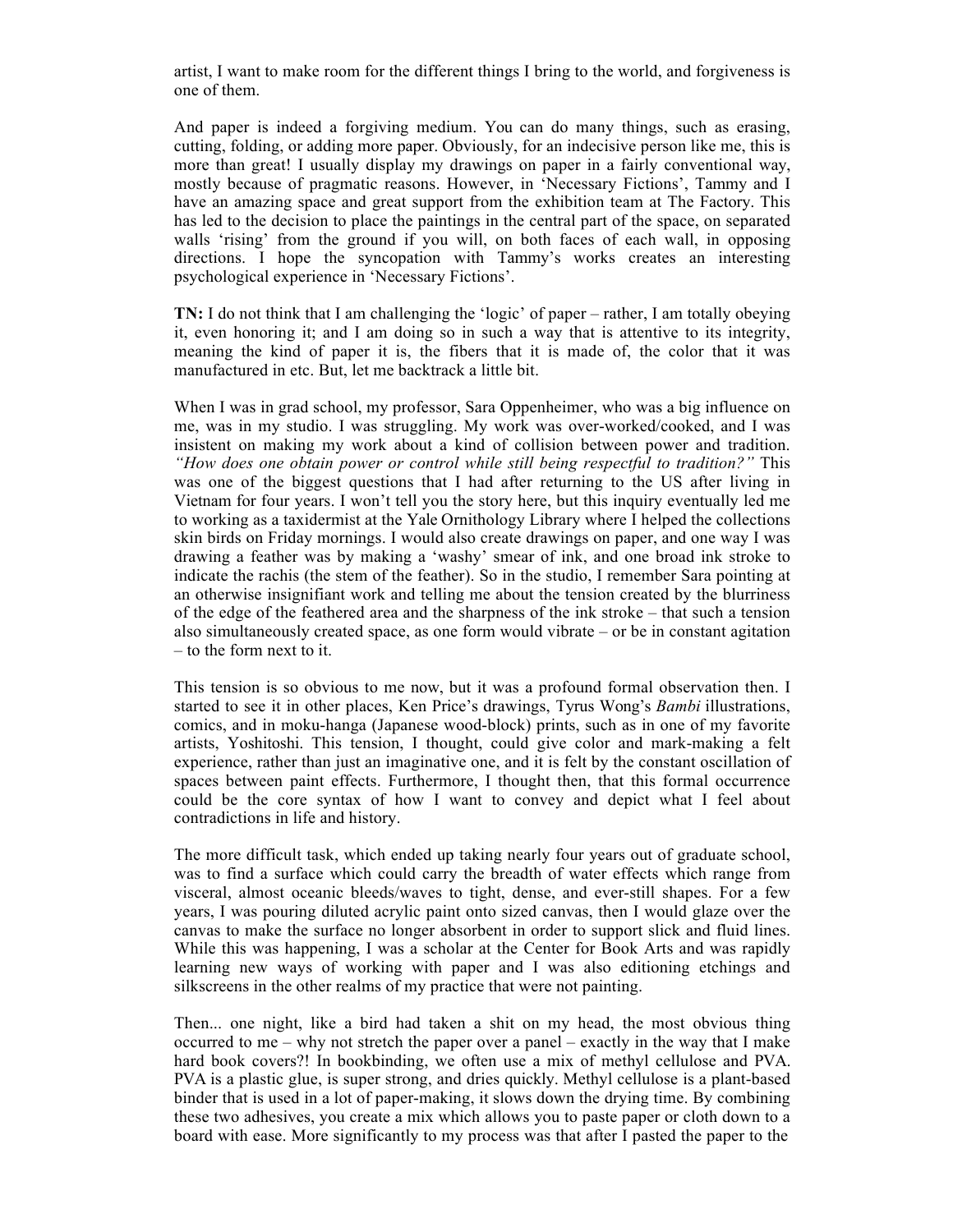panel, every time I would re-wet the surface to paint and the paper would revive itself, it would take in the pigment/water by absorbing it, constantly re-stretching its body back to the panel, only with new pigment now part of its 'flesh'. This was the surface that could carry the breadth of what I wanted to say with water and pigment. I am totally obeying the logic of paper, but perhaps I am working with it in a dimension of its grace that can carry the illogic, confusion, and contradictions in my mind.

I want to also enter what seems to be a theme in this conversation – which is the sense of not belonging, whether it is at school, or in history, or by the systems around you. I share some common feelings with Hà Ninh and Zoe, but I would also add that I love my studio for its solitude. I suppose I could also think of it as a fort, where I make things to catapult back into the world. I don't know if my artwork aims to be inclusive, or forgiving, I think it wholly embraces particularities and really tries to stay away from others.

**ZB:** I really enjoy the way you both refer to your love of your mediums with human characteristics/capacities — words such as 'forgiving', 'revive' — as if it is a breathing malleability. There is a respect here that I wish was more present in our social worlds. One where we understand that time and matter does not stand still, that it is a gift to which we explore and innovate, but must be wary of exploiting. I find artists relationship to materiality demonstrative of how a human should labor with its own humanity, though sadly we seem to not understand the necessity to do so with our voiceless inanimate beings in our environment. To wrap up this conversation, I'd like to ask how you both see your need / search for belonging to be of impact on your message-making in your art. One of the aspects of committing my personal practice of curating towards artists, who have experienced political poverty, is that their social status (often as refugee, asylum seeker, exile or economically/culturally disenfranchised) often marginalizes their role in society. Thus I find it so powerful when such figures are the ones whose art is so bold and certain with their perspectives. What role do you perceive artists to have in your world? Do you feel a need, or search for, or perhaps already belong, to an intimate artistic community (e.g. possessing trusted mentors) in which you are engaged and nurtured?

HN: Yes, the feeling of belonging is important to me. I was made in Vietnam and I have never succeeded in getting rid of my emotions when thinking of it. It has been two years since the last time I had bún ốc and tiết canh dê. I miss trà đá, thuốc lào, bánh giò, and my beloved scooter, the haptic horse that flies me to freedom.

As much as I love my country and am proud of it, to be honest, I am still worried about my return. From my past experience, I know how unbalanced and isolated the Vietnamese contemporary art community was. We have talked about the marginalization based on political and social status, but to me there is one more crucial thing: the marginalization based on the mode of practice itself.

Speaking from a statistical standpoint: Within Vietnam, there are more than 70 universities that have visual art training, among them 22 are producing professional visual artists. There are about 30 BFA and from 5 to 10 MFA programs, depending on how you define it. All of those schools and programs contribute at least 1500 visual artists to society each year. I can say with no doubt that 100% of those people are traditionally trained. They are either painters, sculptors, printmakers, or any combinations of those things. They are the vast majority of Vietnamese artists. Now we take a look at the CVs of the ones who are having exposure internationally. I am afraid that there are very, very, very few of those traditionalists. Must it be that all the stream of those 1,500 Vietnamese artists per year is absolutely so bad that almost none of them has been able to rise to the top?

If the answer is yes, then we know that we have not done enough. If the answer is no, then we are facing a serious ethical issue regarding our definitions of marginalization. I have been thinking about this a lot. It curls in my anxious head all the time.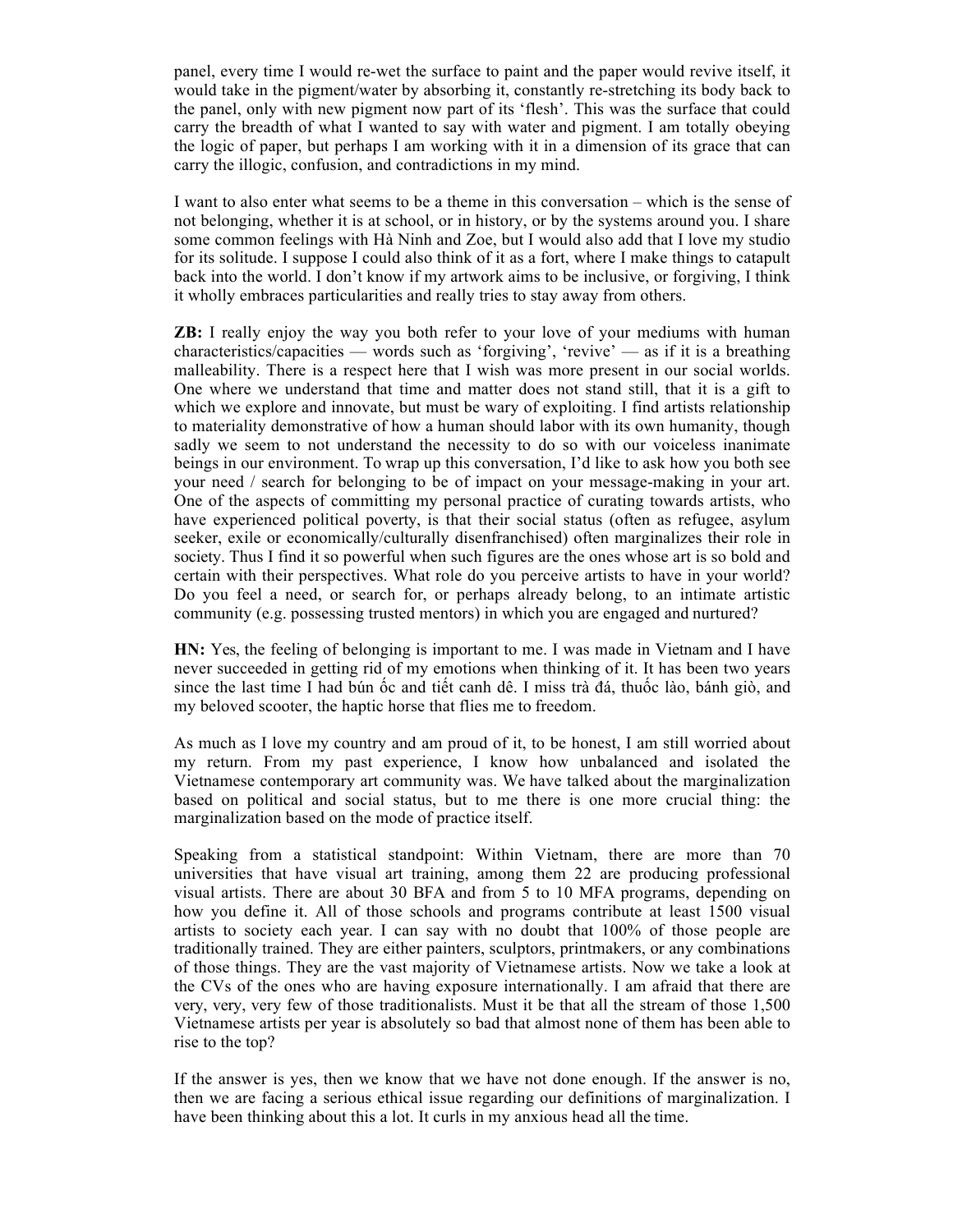I don't consider myself a painter. My practice, as you can see, now deals with some conceptual stuff that I am interested in. In the future, it will take any form as it needs. But I was trained as a painter, seriously. My formal training started when I was 10. I know that there are concepts in each composition, and meanings in each brush stroke. And even if I did not have such a background, I would still get irritated when someone says, *"painting is obsolete"*, or *"painters are provincial"*. Some people actually said that to my friends and I when we were students in Hanoi. It was really unsupportive.

We all know that the art world now demands artists to have some sort of dialogue, and sometimes what artists say is considered more important than how they say it. That is fine. But at the same time, if we fail to support the efforts, and recognize the achievements, of the very people who spend days and nights to find their answers for the 'how', we will also have to pay for the costs of losing aesthetics. And an art community that allows the extinction of an aesthetic compass to exist is not a healthy one, because it then has the potential of being not even about art anymore.

I did not feel supported when I was home. That was one of the reasons why I decided to study abroad. I was fortunate to choose the right MFA program and to have Didier William and Kaitlin Pomerantz who supported me. Then I was accepted for the 'Materialize' program at The Factory1. This meant a lot to me. For the first time my traditional approach was accepted by a contemporary art organization. Bill Nguyễn and I became close friends. We have been exchanging and I feel grateful to have his insightful support. The time following my graduation was exciting but challenging. I decided to move to New York, and I met Tammy, Téa and a lot of other artists who work seriously with traditional media. It's already extremely hard to work as an artist in New York, but if you are a painter, a printmaker or a sculptor it is even harder. It was this community of the traditionalist hardcores who accepted me and helped me to overcome the difficulties in that crucial time. I cannot thank them enough, the people who maintain their intense practices but at the same time have tremendous generosity to give back to thecommunity.

The people I mentioned above have taught me that I can be accepted anywhere on this planet as long as I am a good person, I work hard, and I can find the right people in a balanced community. This is why I am going back to Vietnam. The fact that you, Zoe, a contemporary art curator; Tammy, a painter; and I, a draftsman, are now in this conversation is evidence of how we can create a more balanced and diverse community. This has brought me hope. I am sincerely willing to connect and contribute to the community in Vietnam.

Thank you very much Zoe and Tammy for being with me in this conversation.

**TN**: There are so many different kinds of artists, some are assholes. There are so many different ways to make art, and for some types, I would rather watch Netflix, go shopping, and cook for my friends. There are so-so artists and so-so kinds of art, which just happens to not be my cup of tea, because not all art will speak to me. Then, there are artists who are the devils that I want to be around constantly, who feed me with truth, contradiction, and nuance, whose work gives me pleasure, thought, and spiritual salvation. And for all of these kinds of artists, those who are assholes to me are the beacons of hope for others, and those that are so-so to me are profound to another, and of course, as I age, my perception of artists that I did not prefer will speak to me at a later point in my life. All this is to say that artists are many and what they make adds to a complex ecosystem without a moral code; and it is an exciting vast space, passionately filled with love and hatred all twirling around like weather systems. Artists are not

<sup>1</sup> Hà Ninh Phạm was initially selected as an artist for the 'Materialize' program of The Factory, however upon further discussion, The Factory and jury realized that his artistic practice was accomplished, critical and with flair that deserved the focus of a ground-floor show in our Arts Centre – thus The Factory invited him to undertake a duo show with Tammy Nguyễn, resulting in 'Necessary Fictions'.